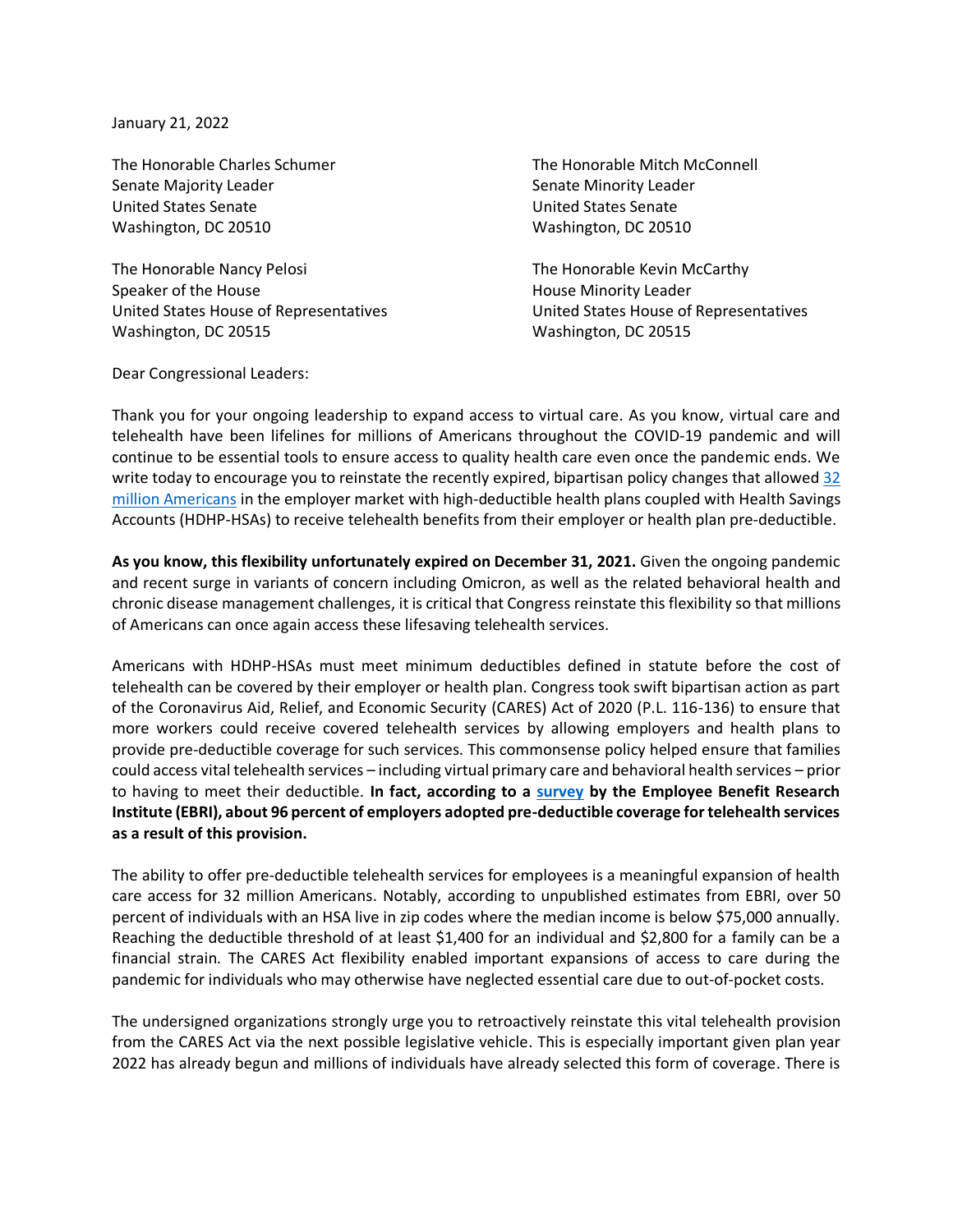also bipartisan, bicameral legislation before your committees to extend this flexibility.<sup>1</sup> As the pandemic continues, particularly in light of the surge in cases due to the Delta and Omicron variants, individuals need continued access to these vital services. We strongly encourage you to reinstate this important provision as soon as possible to ensure Americans can access the telehealth coverage and virtual care they need.

Thank you for your consideration of this important request.

Sincerely,

## **Conveners**

ABA Health Savings Account Council Academy of Oncology Nurse & Patient Navigators (AONN) Allergy & Asthma Network Alliance for Connected Care Alliance to Fight for Health Care ALS Association American Academy of Allergy, Asthma & Immunology American Academy of PAs American Academy of Physical Medicine & Rehabilitation American Association for Respiratory Care American Benefits Council American Portable Diagnostics Association American Telemedicine Association American Urological Association Americans for Prosperity America's Health Insurance Plans AMGA Association of Oncology Social Work Business Group on Health Business Roundtable Cancer Support Community Cancer Support Community Arizona Cancer Support Community Delaware Cancer Support Community Indiana Cancer*Care* Church Alliance Clinical Social Work Association Coalition for Headache and Migraine Patients Connected Health Initiative Consumer Choice Center Corporate Health Care Coalition

Council for Affordable Health Coverage Danielle Byron Henry Migraine Foundation Employers Council on Flexible Compensation (ECFC) Employers' Advanced Cooperative on Healthcare Executives for Health Innovation Fight Colorectal Cancer Gilda's Club Kansas City Gilda's Club Quad Cities Gilda's Club South Florida HCU Network America Health Innovation Alliance HealthCare 21 Business Coalition Healthcare Information & Management Systems Society (HIMSS) Healthcare Leadership Council Hemophilia Federation of America HR Policy Association HSA Coalition Immune Deficiency Foundation International OCD Foundation Midwest Business Group on Health Miles for Migraine MN HIMSS National Alliance of Healthcare Purchaser **Coalitions** National Association of Health Underwriters National Association of Pediatric Nurse **Practitioners** National Kidney Foundation National Nurse-Led Care Consortium National Taxpayers Union

<sup>&</sup>lt;sup>1</sup> Important legislation addressing this need includes S. 1704 / H.R.5981 - [Telehealth Expansion Act of 2021,](https://www.congress.gov/bill/117th-congress/senate-bill/1704) H.R.5541 - [Primary and Virtual Care Affordability Act,](https://www.congress.gov/bill/117th-congress/house-bill/5541) and S. 2097 – [TELEHEALTH HSA Act of 2021.](https://www.congress.gov/bill/117th-congress/senate-bill/2097?q=%7B%22search%22%3A%5B%22s.+2097%22%2C%22s.%22%2C%222097%22%5D%7D&s=1&r=1)